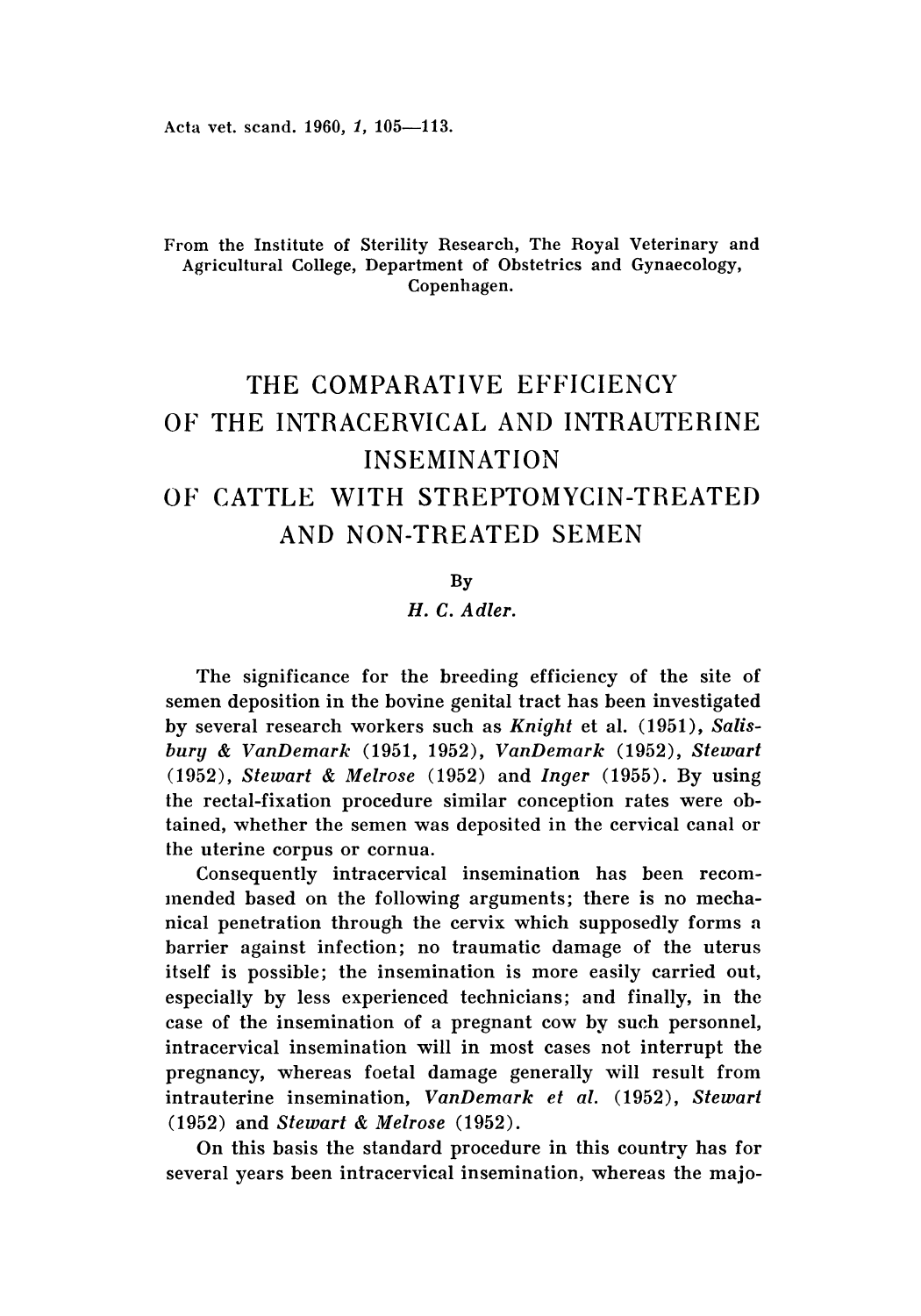rity of A.I.-workers preferred intrauterine insemination during the first years of artificial insemination.

In the cited investigations the semen diluent was egg yolk citrate, and most commonly no antibiotics were added. However, at present cream is extensively used in this country as a semen diluent, *Pedersen* (1954) and *Adler* & *Rasbech* (1956). Moreover, streptomycin is added, and it might be thought that the effect of this antibiotic can vary in the cervix and uterus when taking into account that the rate of resorption is different in those two parts of the genital tract, *Adler* & *Szabo* (1952) . Furthermore, it has been demonstrated that the added streptomycin  $-$  at least under certain conditions  $-$  is supposed to be antibacterially effective only after the diluted semen has been introduced into the genital organs, *Adler* (1957) . Consequently, with the use of the more recent diluents, the writer has considered it necessary to investigate the significance of the site of semen deposition.

## MATERIAL AND METHOD

The experiment took place in Møens kvægavlsforening (A.I. $centre)^1$ ) from October 1955 to December 1956. In this period all first-inseminations in two districts of the centre were carried out according to the intracervical or intrauterine procedure. In both cases the rectal-fixation method was used and the two veterinarians doing the breeding alternated their method with each first service — intracervical on one and intrauterine on the next.

The semen was collected from bulls of Red Danish Milkbreed belonging to the centre and all of them free from genital vibriosis. The dilution took place immediately after collection. Each ejaculate was divided into two portions, each of which was extended to the same dilution rate with homogenized, sterilized cream (9 % fat). One portion was treated with 1000  $\mu$ g. of dihydrostreptomycin per ml. of cream, and the other portion was untreated. In one week all inseminations in one district were performed with streptomycin-treated semen, in the other district with untreated semen; the following week vice versa, etc. The 60-90 day non-return percentage was calculated and used as an expression of the breeding efficiency.

<sup>&</sup>lt;sup>1</sup>) The author wishes to thank the veterinarians *Dagnæs-Hansen*. *Kaj Jensen* and *Geert-Jerqensen* for their cooperation.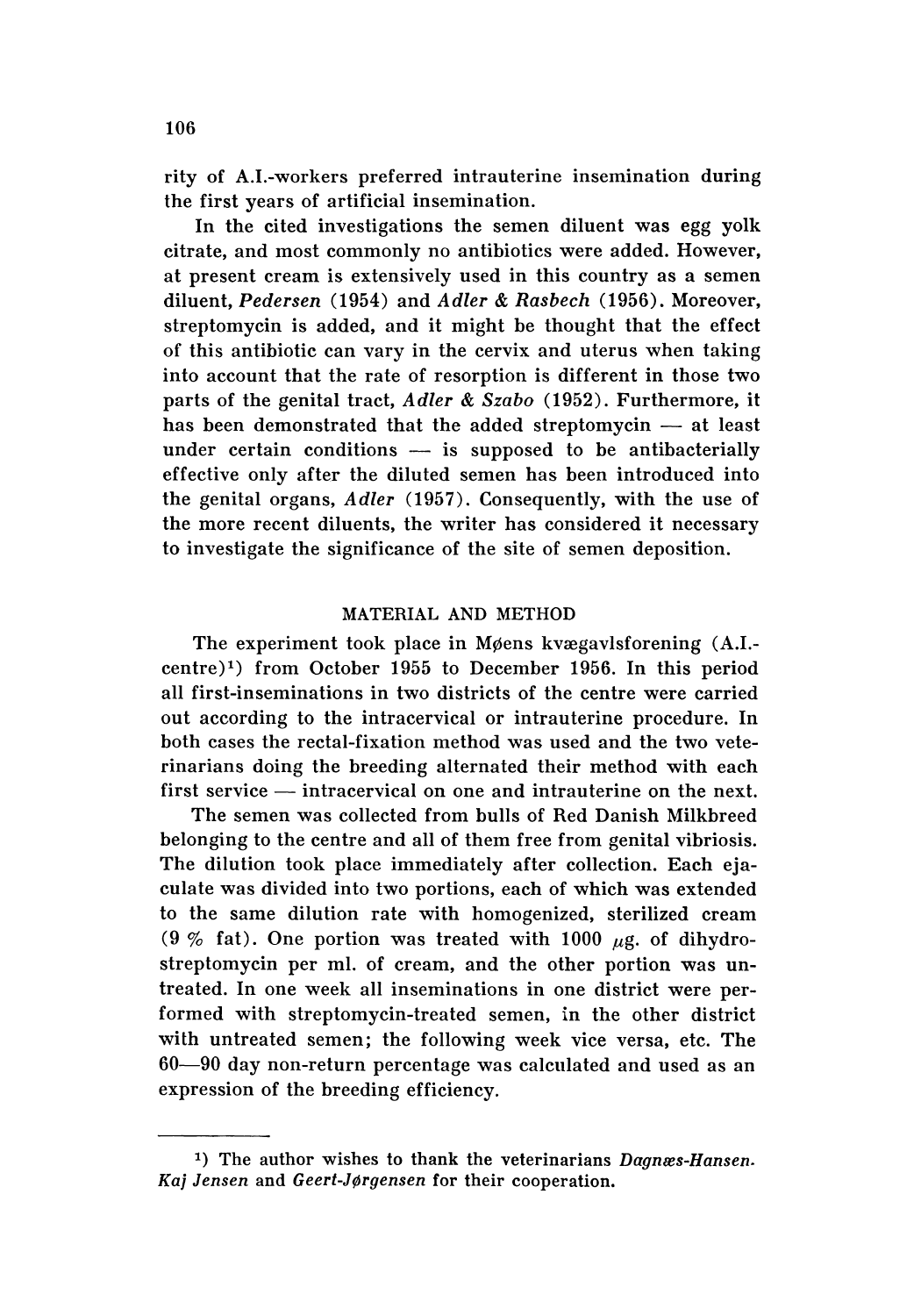# **RESULTS**

The non-return rates which were obtained for each individual bull and for the material as a whole are shown in table 1 and further illustrated in fig. 1.



Fig. 1. Non-return rates of each individual bull in the four experimental groups.

Table 1. Breeding efficiency (60-90 day non-return percentage) from uterine and cervical insemination with streptomycin-treated and non-treated semen.

| Bull                       |                                 | o strept.                           |                                 |                                      |                                 | strept.<br>$+$                       |                                 |                                      |  |
|----------------------------|---------------------------------|-------------------------------------|---------------------------------|--------------------------------------|---------------------------------|--------------------------------------|---------------------------------|--------------------------------------|--|
|                            |                                 | uterine ins.                        |                                 | cerv. ins.                           |                                 | cerv. ins.                           |                                 | uterine ins.                         |  |
|                            | No.<br>l. ins.                  | $\frac{0}{0}$<br>N. R.              | No.<br>l. ins.                  | $v_{\text{lo}}$<br>N. R.             | No.<br>l. ins.                  | $\frac{0}{0}$<br>N. R.               | No.<br>l. ins                   | $\frac{1}{2}$<br>N. R.               |  |
| N.<br>o.<br>P.<br>Q.<br>S. | 348<br>362<br>230<br>597<br>257 | 71.3<br>78.5<br>665<br>71.2<br>63.0 | 372<br>338<br>242<br>687<br>215 | 64.5<br>73.4<br>71.9<br>68.4<br>58.1 | 374<br>348<br>215<br>595<br>216 | 71.1<br>77.0<br>69.8<br>76.1<br>61.1 | 343<br>368<br>226<br>657<br>191 | 70.8<br>74.7<br>65.5<br>75.3<br>62.8 |  |
| Total                      | 1794                            | 70.9                                | 1854                            | 67.8                                 | 1748                            | 72.6                                 | 1785                            | 71.8                                 |  |

It will be seen that the results for four bulls  $(N, 0, Q$  and S) are approximately analogous in the four experimental groups, however at different levels, the percentages indicating that with no streptomycin added, uterine insemination has resulted in a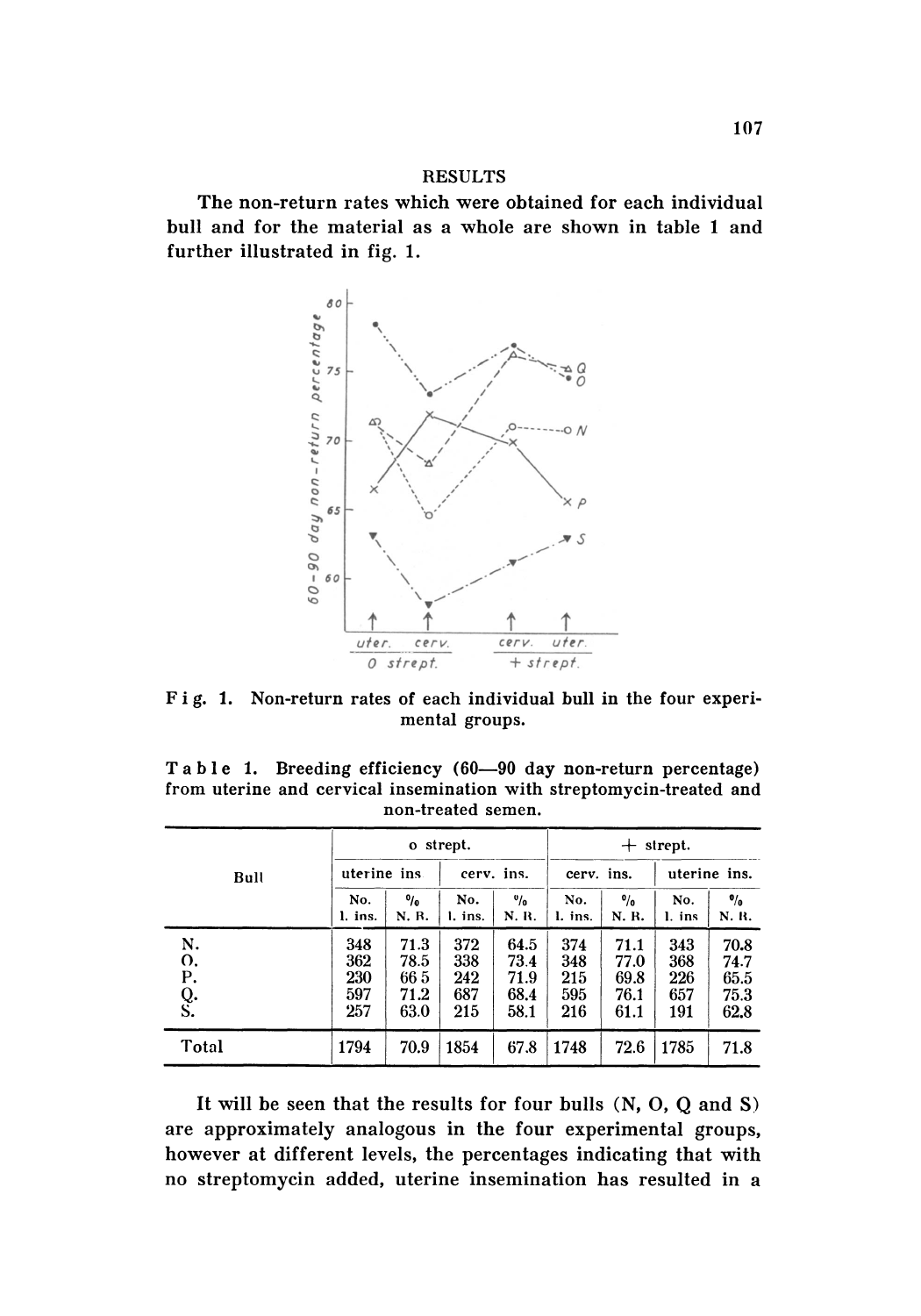higher breeding efficiency than cervical insemination; and that addition of streptomycin has improved the results obtained by cervical, but not by uterine insemination. The results of the bull P are placed in the four experimental groups in a different way.

The analysis of variance<sup>1</sup>) shown in tables 2 and 3 is computed on the quantity  $x = 2$  arcsin  $\sqrt{h}$ , as the variance of x contrary to the variance of h is independent of the magnitude of the probability p. Moreover, the distribution of x can be supposed to be approximately normal about 2 arcsin  $\sqrt{p}$  with the variance n (the number of cows which form the basis for the calculation of h in the single groups). In the analysis of the transformed

| Bull    | $+$ strept. | Cerv. ins.<br>0 strept. | Uterine ins.<br>$+$ strept. | Average |        |  |  |  |
|---------|-------------|-------------------------|-----------------------------|---------|--------|--|--|--|
| N.      | 2.0064      | 1.8650                  | 1.9998                      | 2.0109  | 1.9693 |  |  |  |
| 0.      | 2.1412      | 2.0578                  | 2.0875                      | 2.1773  | 2.1166 |  |  |  |
| Р.      | 1.9780      | 2.0242                  | 1.8860                      | 1.9071  | 1.9496 |  |  |  |
| Q.      | 2.1200      | 1.9477                  | 2.1013                      | 2.0087  | 2.0423 |  |  |  |
| S.      | 1.7947      | 1.7335                  | 1.8297                      | 1.8338  | 1.7988 |  |  |  |
| Average | 2.0423      | 1.9363                  | 2.0226                      | 2.0051  | 2.0007 |  |  |  |
|         |             |                         |                             |         |        |  |  |  |

Table 2.  $2 \cdot \arcsin \sqrt{h}$ .

Table 3. Analysis of variance.

|              |                                                                           | Sum of<br>squares | Degrees of Variance<br>freedom |       | Percentile    |
|--------------|---------------------------------------------------------------------------|-------------------|--------------------------------|-------|---------------|
| Between      | bulls                                                                     | 63.035            | 4                              | 15.78 | $99.95 \ll$   |
|              | uter.ins.<br>cerv.ins.                                                    | 1.223             | 1                              | 1.22  | $70 - 80$     |
|              | $\pm$<br>strept.                                                          | 6.946             | 1                              | 6.95  | $99.0 - 99.5$ |
| Interactions | bulls $\sim$ uter. ins.<br>cerv. ins.                                     | 5.093             | 4                              | 1.27  | $70 - 80$     |
|              | bulls $\sim \frac{1}{2}$ strept.                                          | 6.534             | 4                              | 1.63  | $80 - 90$     |
|              | uter.ins. $\sim_{o}^{+}$ strept.                                          | 3.426             | 1                              | 3.43  | $90 - 95$     |
|              | bulls $\sim \frac{\text{uter. ins.}}{\text{cerv. ins.}} \sim_0^+$ strept. | 2.254             | 4                              | 0.56  | $30 - 40$     |
| Total        |                                                                           | 88.511            | 19                             |       |               |

<sup>&</sup>lt;sup>1</sup>) The statistical evaluation of the material has been made by Mr. Arne Nielsen, actuary.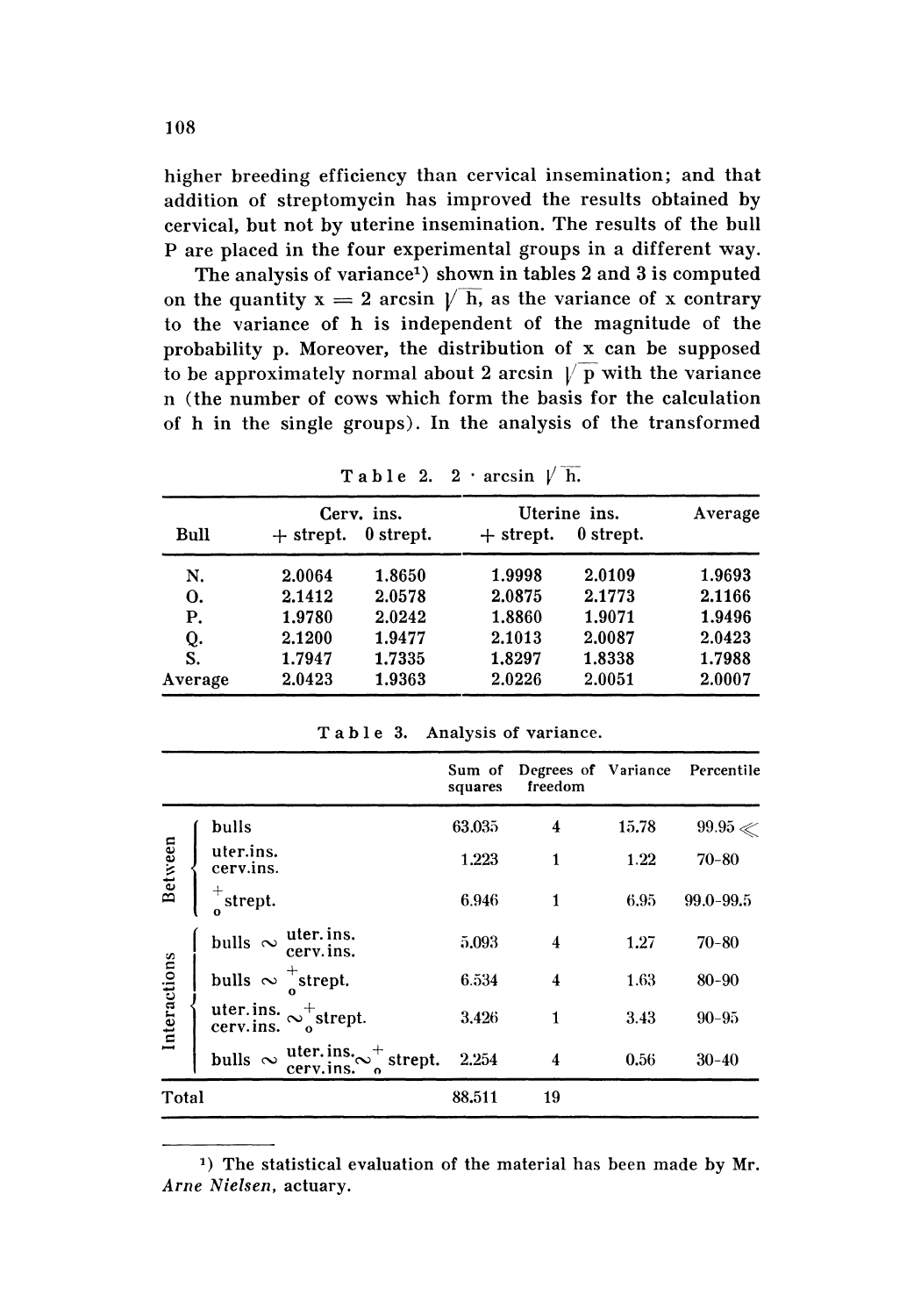values x in table 3 no dependence has been found between the three factors; the bull, the streptomycin addition and the site of semen deposition. Concerning the interaction between the two last mentioned factors the variation is rather great, but nol significantly greather than presupposed, (theoretic variance equals the sum of squares  $\chi^2$ -distributed) corresponding with that addition of streptomycin has been effective in connection with cervical but not  $-$  or in any case to a smaller degree  $$ with uterine insemination. Nor are the interactions between the bull and the site of semen deposition, and between the bull and the streptomycin addition significant. The percentiles are rather high, probably due to the deviations of the bull P.

Furthermore, it will be seen that the variation between the group with streptomycin and the group without streptomycin is significant at the 1 pet, level, whereas there is no significance for the variation between the cervical and the uterine insemination. As the interaction between those two factors corresponds to a fairly high percentile and on the basis of the non-return percentages it can be concluded that cervical insemination with streptomycin-treated semen has caused a significantly higher non-return percentage than cervical insemination with untreated semen, whereas it cannot be said to have been the case for uterine insemination.

From this it follows that with untreated semen uterine insemination has resulted in a better non-return percentage than cervical insemination, even though statistical significance has not been found.

Finally, the analysis shows that relatively the greatest variation has been found between the bulls.

## DISCUSSION

Addition of streptomycin to diluted semen has two effects; an antibacterial one which, to a certain degree, is exerted after the insemination, *Adler* (1957); and a slightly antifertile one which probably can be attributed to a certain sperm-toxicity, *Adler, Lange* & *Rasbech* (1952) and *Adler* & *Rasbech (1952).*

The first mentioned effect, under certain circumstances, is supposed to have a tendency to improve the breeding efficiency; while the last mentioned effect has a tendency to cause a slight reduction. Therefore, a demonstration of increasing or decreasing fertility, will depend here on which effect has been the dominant.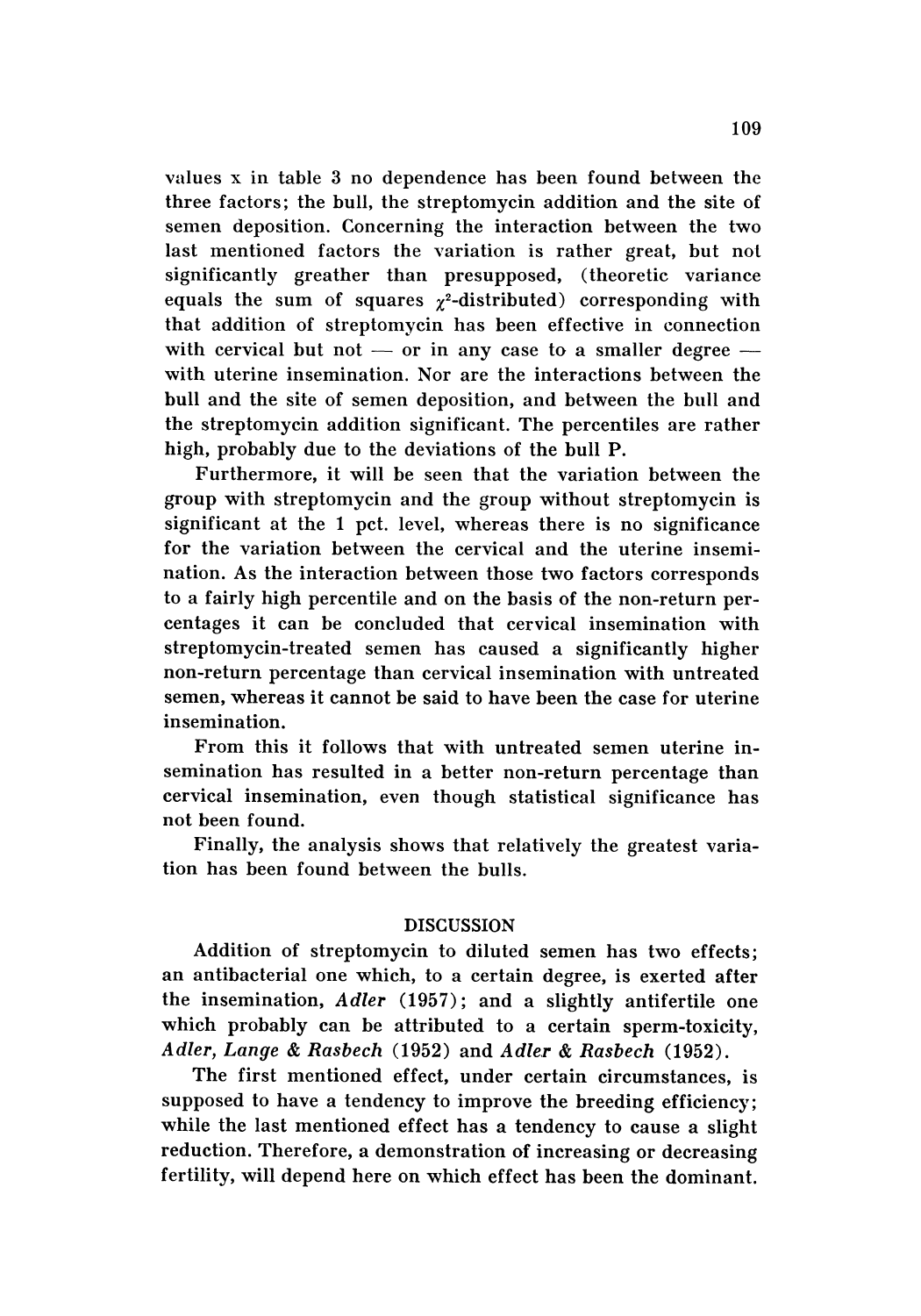The results of this investigation can be explained in the following way for the four bulls, the non-return rates of which are approximately analogous in the four experimental groups.

By intrauterine insemination a breeding efficiency can be obtained which is a little higher than by intracervical insemination which in this experiment has resulted in a better nonreturn percentage by intrauterine insemination than by intracervical insemination when non-treated semen has been used.

By uterine insemination of streptomycin-treated semen the antibacterial effect manifests itself to a minor degree (because of rapid resorption) as compared to the sperm-toxic effect, explaining that in the experiment streptomycin-treatment of the semen did not improve the non-return rate by uterine insemination, whereas the antibacterial effect of the streptomycin by cervical insemination (because of a more retarded resorption) is predominant as compared to the sperm-toxic effect; explaining that in connection with cervical insemination in the experiment the streptomycin-treatment of the semen did increase the nonreturn rate up to the level obtained by uterine insemination.

The record of the bull P seems not to be in immediate accordance to this. However, it might be supposed that the semen of this bull has contained a fertility-depressing principle which has not at all, or only to a minor extent, been streptomycin-susceptible and which has manifested itself to a higher degree in the uterus than in the cervix, explaining that this bull in the experiment has yielded the best results with non-treated semen applied intracervically and that streptomycin-treatment (because of predominantly sperm-toxic effect) has decreased the conception rate in connection with both cervical and uterine insemination.

# **CONCLUSIONS**

With homogenized, sterilized cream as diluent for bovine semen it can generally be expected:

1. That intrauterine inseminations without addition of antibiotics to the semen will yield a breeding efficiency which is a little better than intracervical inseminations.

2. That streptomycin-treatment of the semen will improve the breeding efficiency in connection with intracervical insemination, but not by intrauterine insemination.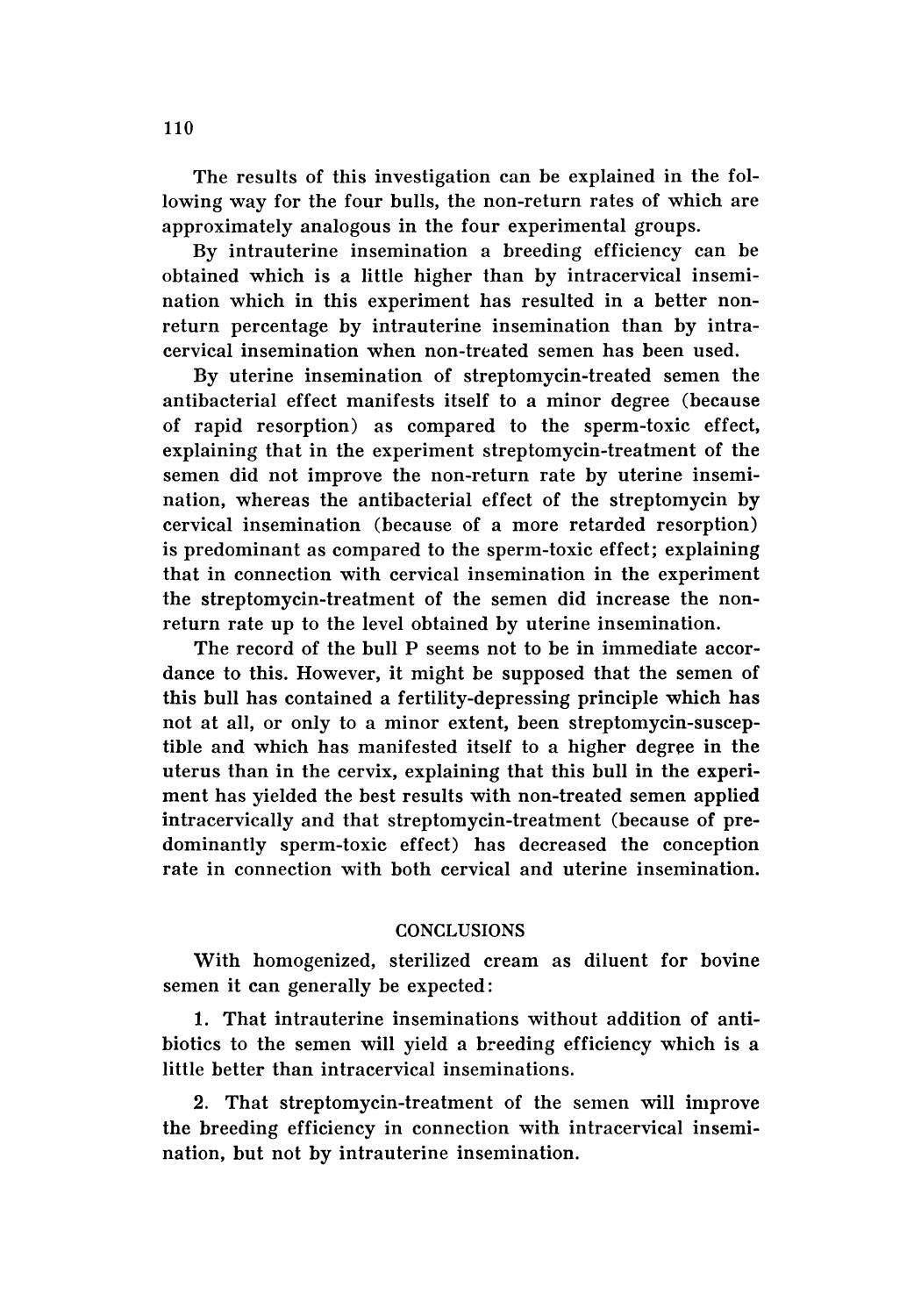#### LITERATURE

- *Adler, H. C.:* Genital Vibriosis in the Bovine. København 1957. (Diss.)
- *Adler, H. C., Merete Lange* & *N.* O. *Rasbech:* Nord. Vet.-Med. 1952, 4,397.
- *Adler, H.* C. & *N.* O. *Rasbech:* Nord. Vet.-Med. 1952, 4, 604.
- *Adler, H.* C. & *N.* O. *Rasbech:* Nord. Vet.-Med. 1956, 8, 497.
- *Adler, H.* C. & *L. Szabo:* 1952. Unpublished data.
- *Inger, E.:* Vergleichende Untersuchungen über die intrauterine, cervicale und vaginale Sameneinfiihrung beim Rind. Hannover 1955. (Diss.)
- *Knight,* C. *W,. T. E. Patrick, H.* W. *Anderson* & *Cecil Branton:* J. Dairy Sci. 1951, 34, 199.
- *Pedersen, K. E.:* Ugeskr, Landm. 1954,99, 742.
- *Salisbury,* G. W. & *N. L. VanDemark :* J. Dairy Sci. 1951, 34, 68.
- *Salisbury,* G. W. & *N. L. VanDemark:* Report of The II International Congress of Physiology and Pathology of Animal Reproduction and of Artificial Insemination, Copenhagen 1952, vol. III, 99.
- *Stewart,* D. *L.:* Ibid. 1952, vol, III, 107.
- *Stewart,* D. *L.* & D. *R. Melrose:* Vet. Rec. 1952, 64, 605.
- *VanDemark, N. L.:* Corn. Vet. 1952, 42, 215.
- *VanDemark, N.* L. , G. W. *Salisbury* & *L. E. Boley:* J. Dairy Sci. 1952, 35, 219.

## SUMMARY

The experiment took place during a period of 15 months at an A.I.-centre, where all the ejaculates collected were split into two portions and diluted with homogenized, sterilized cream and the same  $+$  1000  $\mu$ g. of streptomycin/ml. respectively. For one week the streptomycin-treated semen was used in one district of the centre, the untreated semen in another district, the next week vice versa and so on. In the same two districts every other first-insemination was performed intrauterinely, every other intracervically, in both cases using the rectal-fixation method. Based on the first-inseminations the 60-90 day non-return percentage was calculated.

For four bulls the breeding efficiency in the four experimental groups were almost analogous, however at various levels (table 1 and fig. 1), uterine insemination without streptomycin resulting in a higher non-return rate than cervical insemination with untreated semen, and streptomycin-treated semen giving a higher conception rate in connection with cervical insemination only. The results of one bull differed from this.

The data are used for statistical calculation and evaluation (table 2 and 3), and it is discussed how the results may be explained by supposing that one effect of the streptomycin, the antibacterial, has less possibility in connection with intrauterine insemination than with intracervical insemination, the streptomycin being resorbed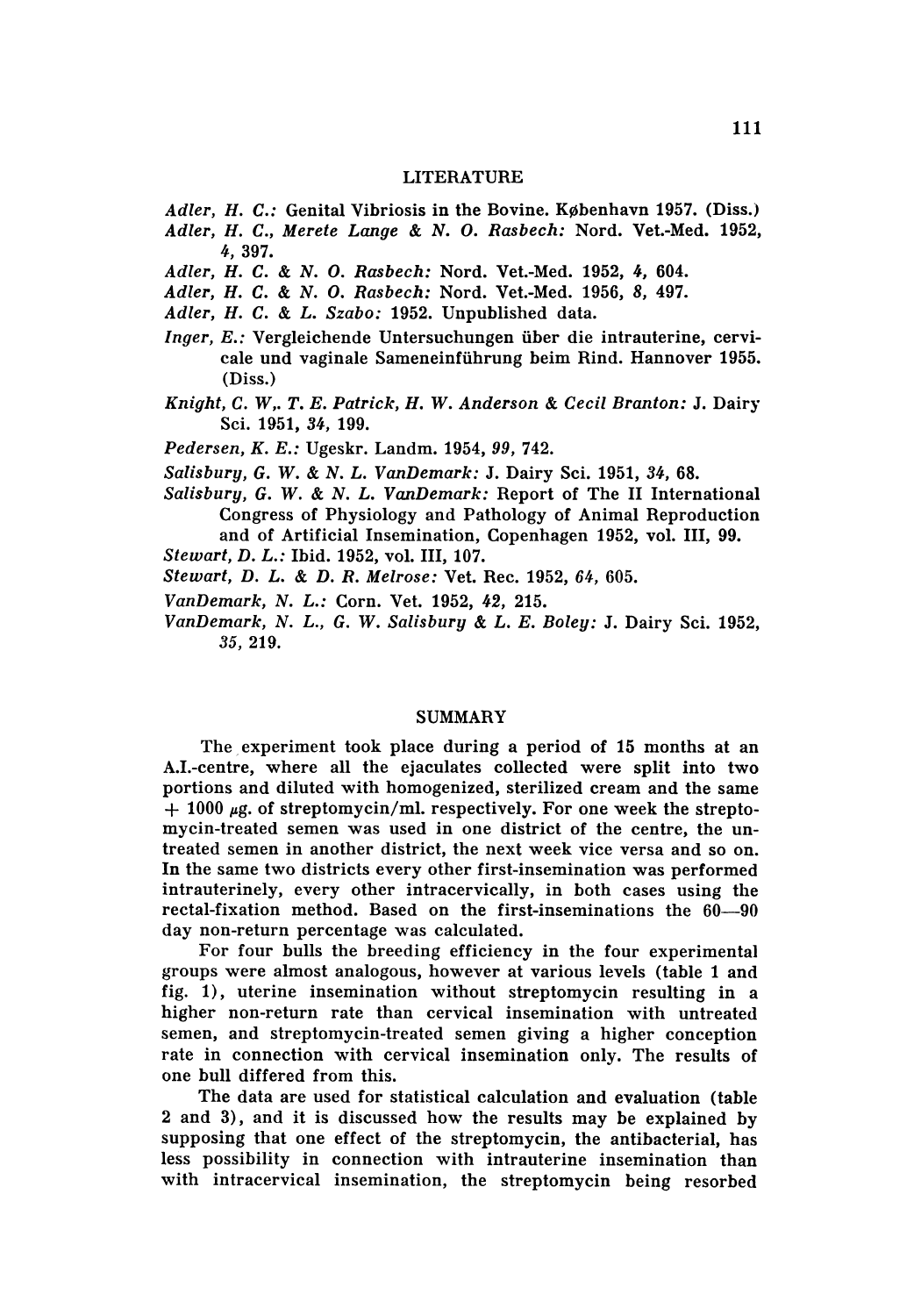faster and more slowly, respectively, whereas the slight sperm-toxicity has been effective in both cases, resulting in an increased breeding efficiency in connection with intracervical insemination only.

It is concluded that commonly intrauterine insemination with semen diluted with cream without addition of antibiotics results in a conception rate which is a little higher than what can be obtained with intracervical insemination. Furthermore, that streptomycintreatment of the semen improves the results at intracervical but not at intrauterine insemination.

#### ZUSAMMENFASSUNG

# *Die komparative Befruchtungsleistung der iniraceroikalen und intrauterinen Insemination von Rindern mit Streptomycin-behandeltem und nichibehandeltem Samen.*

In einem Rinderzuchtverein mit kiinstlicher Besamung wurden in einer Periode von 15 Monaten alle Ejakulate in zwei Hälften geteilt und mit homogenisierter, sterilisierter Sahne beziehungsweise mit Sahne verdünnt, der 1000 µg Streptomycin pro ml zugesetzt waren. Abwechselnd wurde der so verdiinnte Samen in zwei Distrikten des Vereins angewandt, wo ausserdem jede zweite Besamung intracervikal und jede zweite Insemination intrauterin geschah. Das Nichtumrindernprozent nach 60-90 Tage dieser Erst-Inseminationen wurde festgelegt.

Bei vier Bullen wurden ungefiihr parallele Befruchtungsresultate erzielt, indem die uterine Insemination ohne Streptomycin ein höheres Nichtumrindernprozent ergab als die cervikale Besamung ohne Streptomycin, und streptomycinbehandelter Samen allein bei cervikaler Insemination ein hoheres Nichtumrindernprozent zeitigte als unbehandelter Samen. Die Resultate eines Bulles wichen hiervon ab.

Die Daten des Versuches werden statistisch bewertet, und es wird diskutiert, ob sich der Ausfall des Experimentes durch die Annahme erklären lasse, dass die eine Wirkung des Streptomycins, die antimikrobielle, eine geringere Moglichkeit gehabt habe, sich bei uteriner als bei cervikaler Insemination geltend zu machen, wo das Streptomycin schneller beziehungsweise langsamer resorbiert wird, während die schwach spermienschiidigende Wirkung in beiden Fallen zur Geltung kam, so dass die Streptomycinbehandlung nur bei intracervikaler Insemination die Befruchtungseffektivität zu verbessern vermochte.

Es wird die Schlussfolgerung gezogen, dass die intrauterine Insemination mit nicht-antibiotikabehandeltem, mit Sahne verdiinntem Samen im allgemeinen etwas hohere Befruchtungsresultate als die intracervikale Besamung ergibt, und dass eine Streptomycinbehandlung des Samens die Ergebnisse bei intracervikaler, aber nicht bei intrauteriner Insemination verbessert.